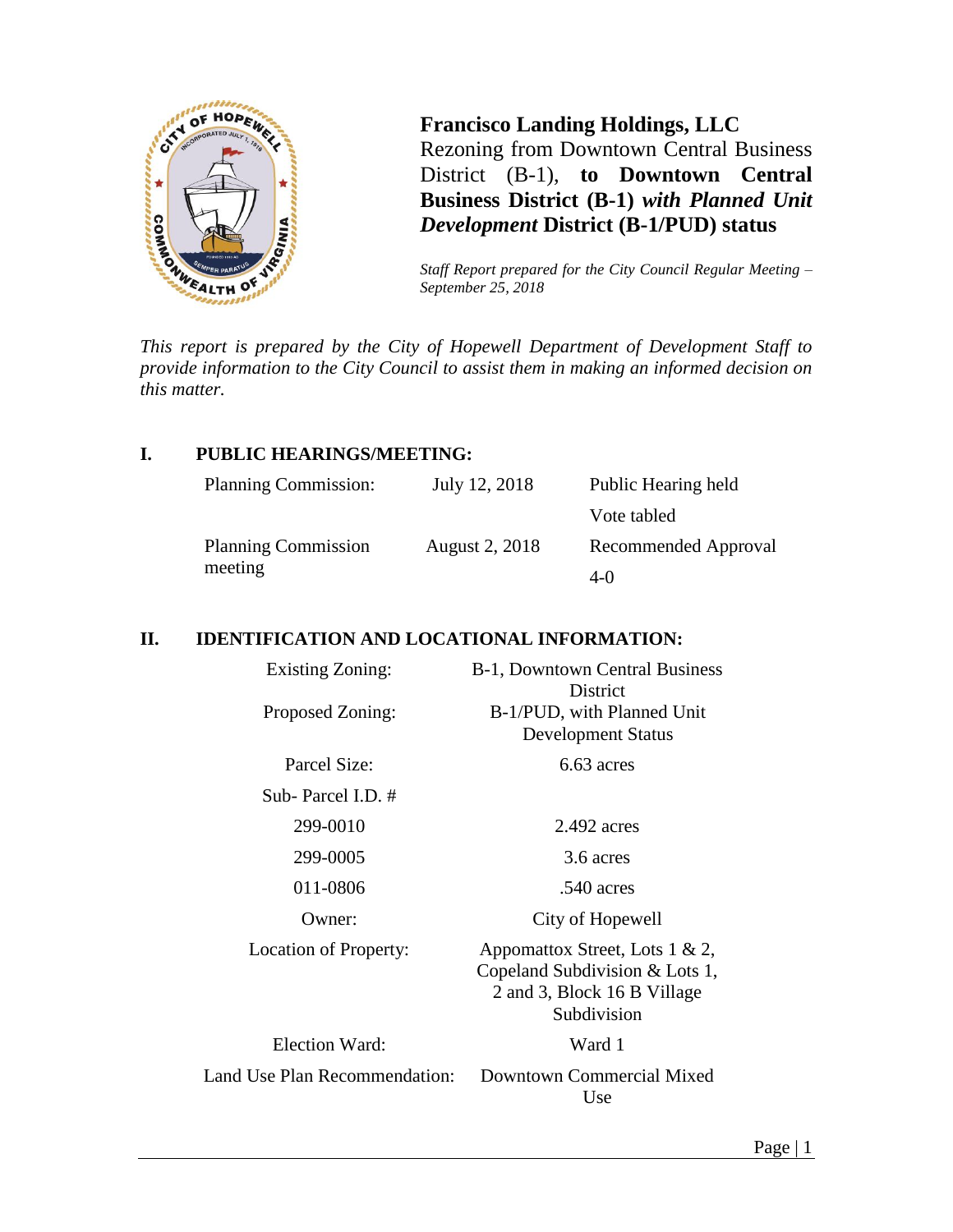Zoning of Surrounding Property: North: B-1

South: B-1 East: R-2 West: B-1/R-2

# **III. EXECUTIVE SUMMARY:**

The City of Hopewell entered into a legally binding Letter of Intent with W.E. Bowman Construction Inc. on the  $11<sup>th</sup>$  day of July 2017 to analyze the possibility of developing property identified as Lots 1 & 2, Copeland Subdivision and Lots 1, 2 and 3, Block 16 B Village Subdivision, further identified as Sub-Parcel's 299-0005, 299-0010, and 011- 0806. The Letter of Intent was renewed on January 5, 2018. As the agent, Francisco Landing Holdings, LLC, is requesting to rezone the above subject property to Downtown Central Business District (B-1) with Planned Unit Development (PUD) status.

# **IV. FUTURE LAND USE**

The Hopewell 2028 Comprehensive Plan, adopted April 24, 2018, identifies the City's downtown as Priority Planning Area 1. The property is also located in the Urban Development Area (UDA). The future land use plan identifies the properties in question as Downtown Commercial Mixed Use. Chapter V of the 2028 Comprehensive Plan provides a description of this land use category.

Description of Downtown Commercial Mixed Use Category

- Encourages mixed-use projects
- Commercial Emphasis with Urban Development Area Designation: Pedestrian Oriented Mixed Retail; Financial Institutions; Personal Services; Professional & General Offices; Entertainment Establishments; Residential Mixed Use
- Retail 0.50-3.00 Floor Area Ratio
- Office 05.0-3.00 Floor Area Ratio
- 800-20,000 Square feet gross floor area

# **V. APPLICABLE CODE SECTIONS:**

The provisions of the Zoning Ordinance that are germane to this rezoning request are found in Article XXI, *Amendments*, and include the following:

## Article XXI-A, *Initiation:*

"Whenever public necessity, convenience, general welfare or good zoning practice require, City Council may amend, supplement, or change this ordinance, including the schedule of district regulations and the official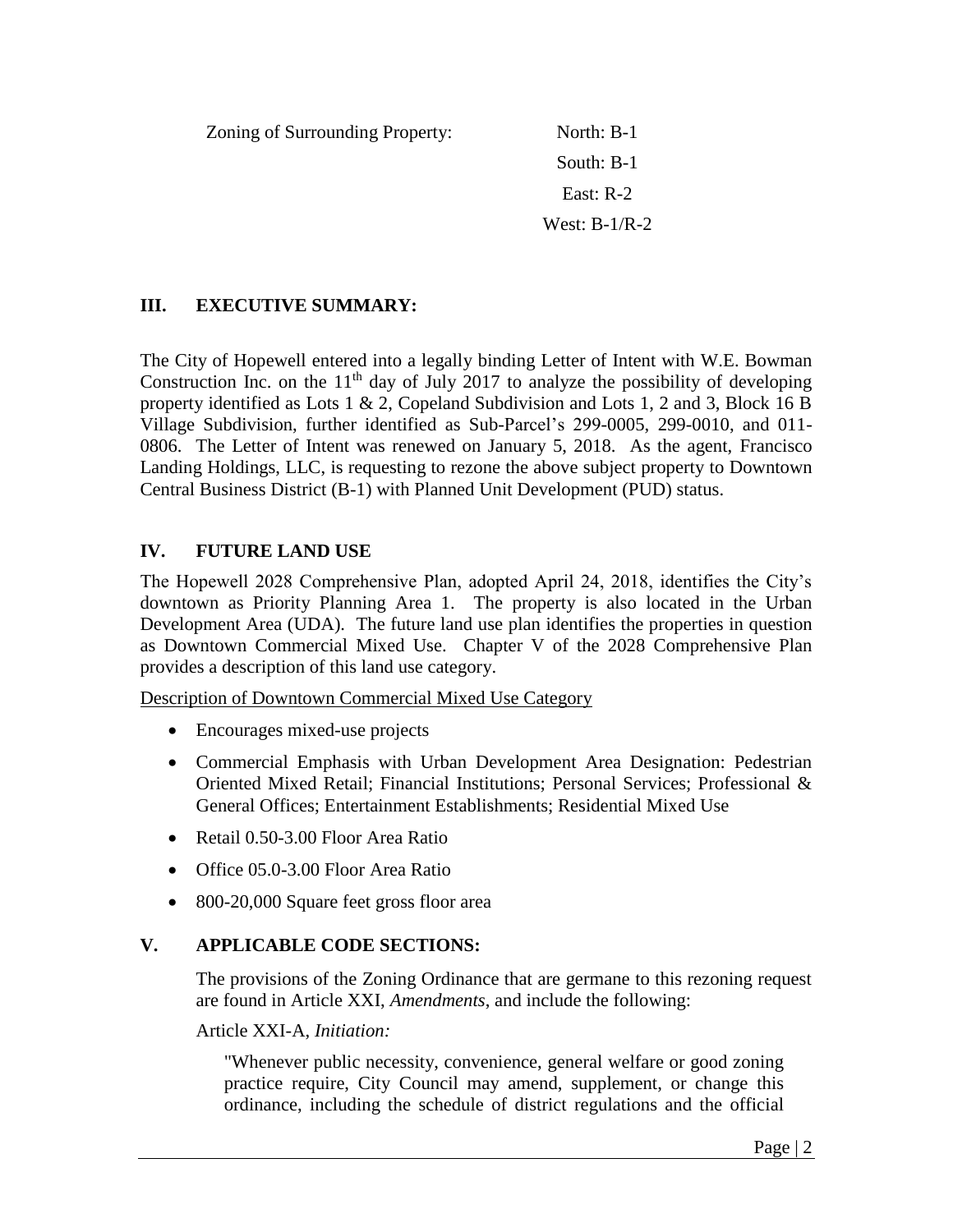zoning map. Any such amendment may be initiated by resolution of City Council, by motion of the Planning Commission, or by petition of any property owner addressed to City Council."

Article XXI-B, *Action by Planning Commission*

"In recommending the adoption of any amendment to this ordinance, the Planning Commission shall fully state its reasons for any such recommendations, describing any change in conditions, if any, that it believes makes the amendment advisable and specifically setting forth the manner in which, in its opinion, the amendment would be in harmony with the Comprehensive Plan of the City and would be in furtherance of the purpose of this ordinance."

Article VIII. Planned Developments:

See Attachment

# **VI. SUBJECT PROPERTY:**

The subject property is located on Appomattox Street. It includes Lot 1 (Sub-Parcel # 299-0005) and 2 (Sub-Parcel # 299-0010) of the Copeland site, previously the location of Patrick Copeland Elementary. It also includes a corner lot located across the street from the Beacon Theater at the corner of Appomattox Street and Randolph Road (Route 10), identified as Sub-Parcel # 011-0806. A Planned Unit Development is required to have a minimum of five (5) acres. The total acreage of the combined properties is 6.63.

# **VII. STAFF/ZONING ANALYSIS:**

The intent of Planned Unit Developments is to permit development in accordance with a master plan under one ownership or control. Within Planned Unit Developments, the location of all improvements shall be controlled in such a manner as to permit development with the greatest amount of open area and the least disturbance to natural features.

On June 12, 2018 City Council amended Article VIII Planned Developments of the City of Hopewell Zoning Ordinance to allow the B-1 Zoning District to be added as a Zoning Classification where a Planned Unit Development is permitted. The amended ordinance permits higher density, mix of use development in the area designated as the B-1 zoning district.

The development of this PUD will be phased. Phase 1 includes Buildings  $G-1 \& G-2$ , Plaza, Promenade and storm water management features required for the development. The construction of this phase is estimated to take 12-18 months and is estimated to cost \$15,500,000. A table showing the remaining four phases is provided on page 6 of the concept plan.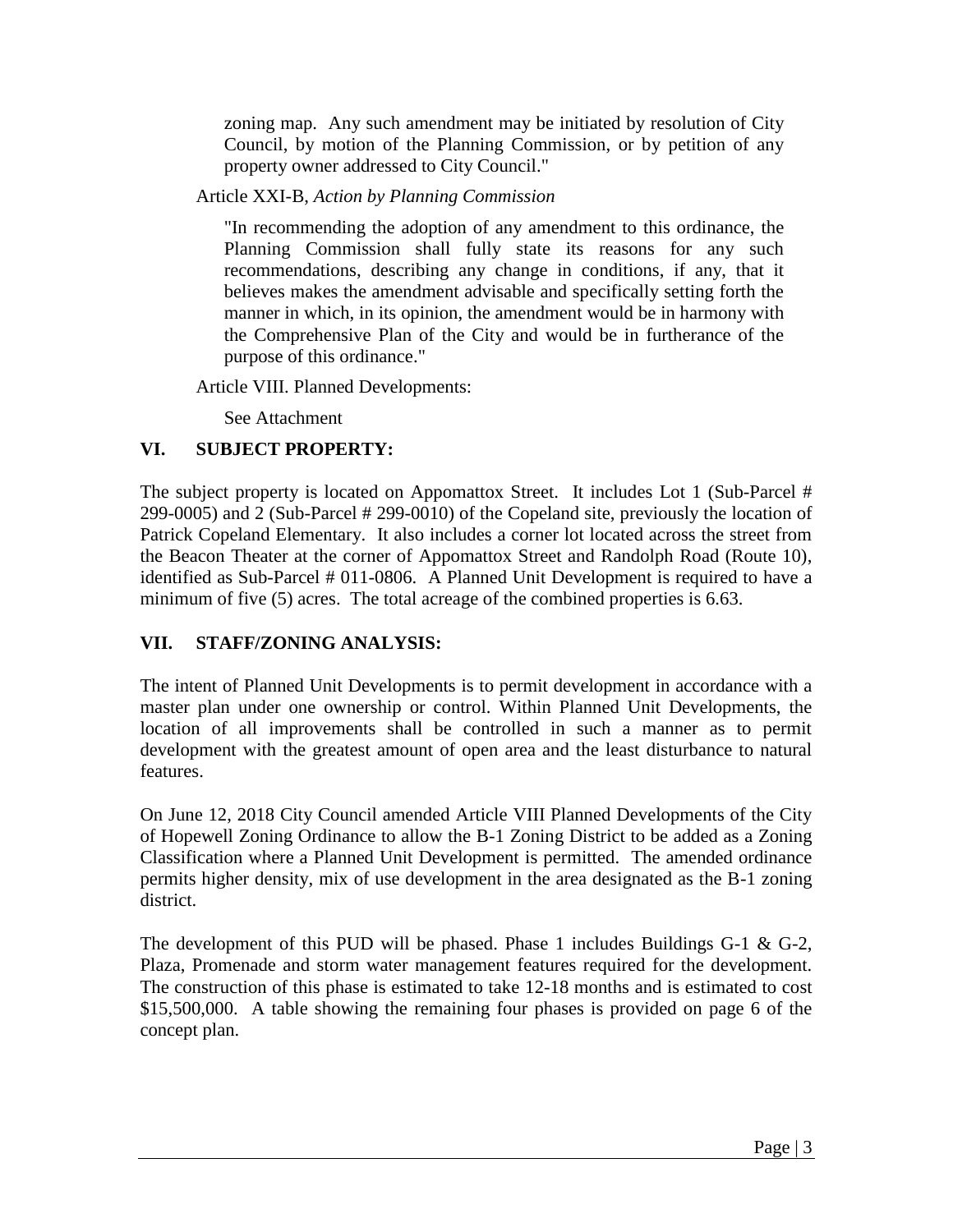#### Comprehensive Plan

The developer must prove that the proposed development is compatible with the 2028 Comprehensive Plan. The developer has offered a narrative of the relationship of the development to the plan on page 7.

The Planning Commission has reviewed the Concept Plan with the tenants of the Comprehensive Plan, specifically the Land Use Plan/Map, and concluded that it is compatible with the Plan.

#### Setbacks, Conceptual Plan and Layout

Please read the applicant's narrative regarding the conceptual plan layout on page 3, and the actual layout on Exhibit D.

#### Land Use Plan

The land use plan is shown on Exhibit D. It shows the location and arrangement of all proposed land uses. Page 3 of the Concept Plan provides a narrative of the land use designations of the plan.

#### Density

The Zoning Ordinance sets a controlled density of 50 units per acre. A maximum of 300 units are allowed. The applicant is proposing 179 multi-family units. The density requirement is being met.

#### Open Space

A PUD is required to have open space of not less than fifty (50) percent of the total gross area of the Planned Unit Development. The open space element is defined as area that is not improved with a building, structure, street, road parking area, or sidewalk.

Within the open space, the required developed recreational space shall not be less than ten (10) percent of the total gross area of the Planned Unit Development. The developed recreational space is defined, per the Zoning Ordinance, as the portion of the open space within the boundaries of the PUD which is improved for recreational purposes. Those recreational improvements may include passive and active recreational uses.

The applicant has demonstrated that 50 percent of the development will be open space. See page 4 for a tabulation of the open and recreational space and Exhibit F for an illustration.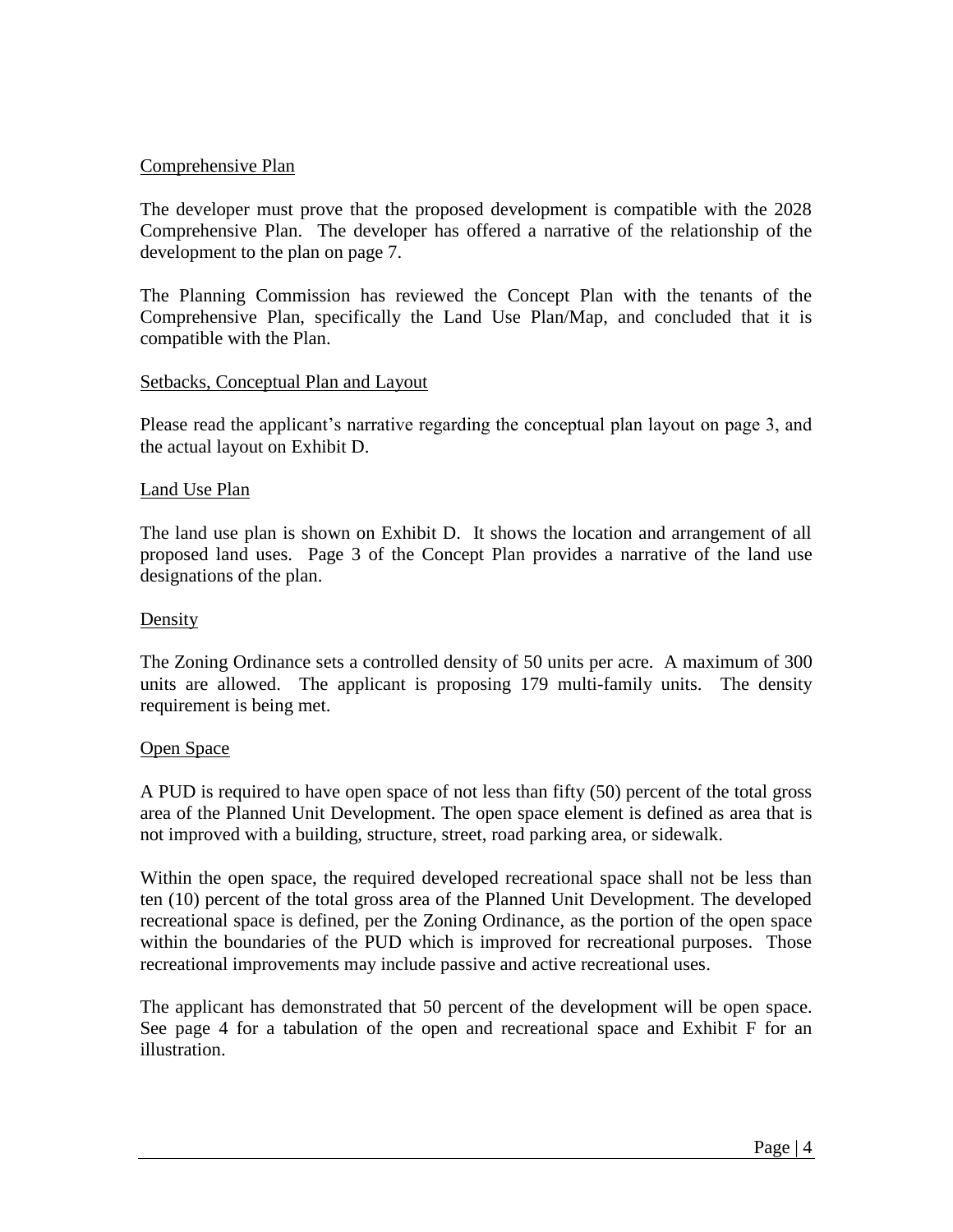### Height/Screening

The maximum permitted height for multifamily housing in the B-1 Zoning District for PUD is 50 feet. The applicant has submitted a conceptual design of the building that indicates the buildings will be no more than four story above grade or no more than 50 feet in height excluding additional roof top features that are being considered on the G-1 and G-2 Buildings.

At this time the exact placement and quantity of elements needing screening such as antennas, or utility boxes has not yet been determined. Article XVIII, Development Standards, requires sufficient screening of all utilities that can be seen from a public right of way. Proper screening will also be reviewed by the Downtown Design Review Committee for all buildings and site locations seen from the public right-of-way.

#### Covenants, Restrictions and Conditions Pertaining to the Use

It is the intent of the developer to convey open spaces (including the plaza, promenade, amphitheater and green space) back to the City for permanent public use following improvement of the open spaces.

According to the plan, the conveyed open spaces will be covered by restrictions such that they will remain public assets and not be at risk of future development. Following the conveyance the city will be responsible for the governance, upkeep and maintenance of the open spaces.

The City will be grant access easements to the developer to allow for future construction, and building and storm water maintenance.

## Total Number of Dwelling Units/Percentage of Occupancy by Structures

A concept plan must provide the total number of dwelling units with a breakdown of the number of bedrooms, the percentage of occupied structures on the property, and the total floor area.

Phase I of the development will include Buildings G-1 and G-2 with 75 units and a restaurant. Phase 2, building J will include 50 residential units. Phase 3 will have 54 units for a total residential count of 179 units. Exhibit D and G provide an illustrative representation and table of the bedroom breakdown. The developer has stated that the exact bedroom count is an estimate and will be driven by market demand.

#### Architectural Sketches

Architectural renderings of buildings G-1 and G-2 have been provided with this plan. The Downtown Design Review Committee (DDRC) is responsible for the review of the erection, reconstruction, alteration or restoration of a building or structure in the B-1 Zoning District. The review board must determine if all elements of design are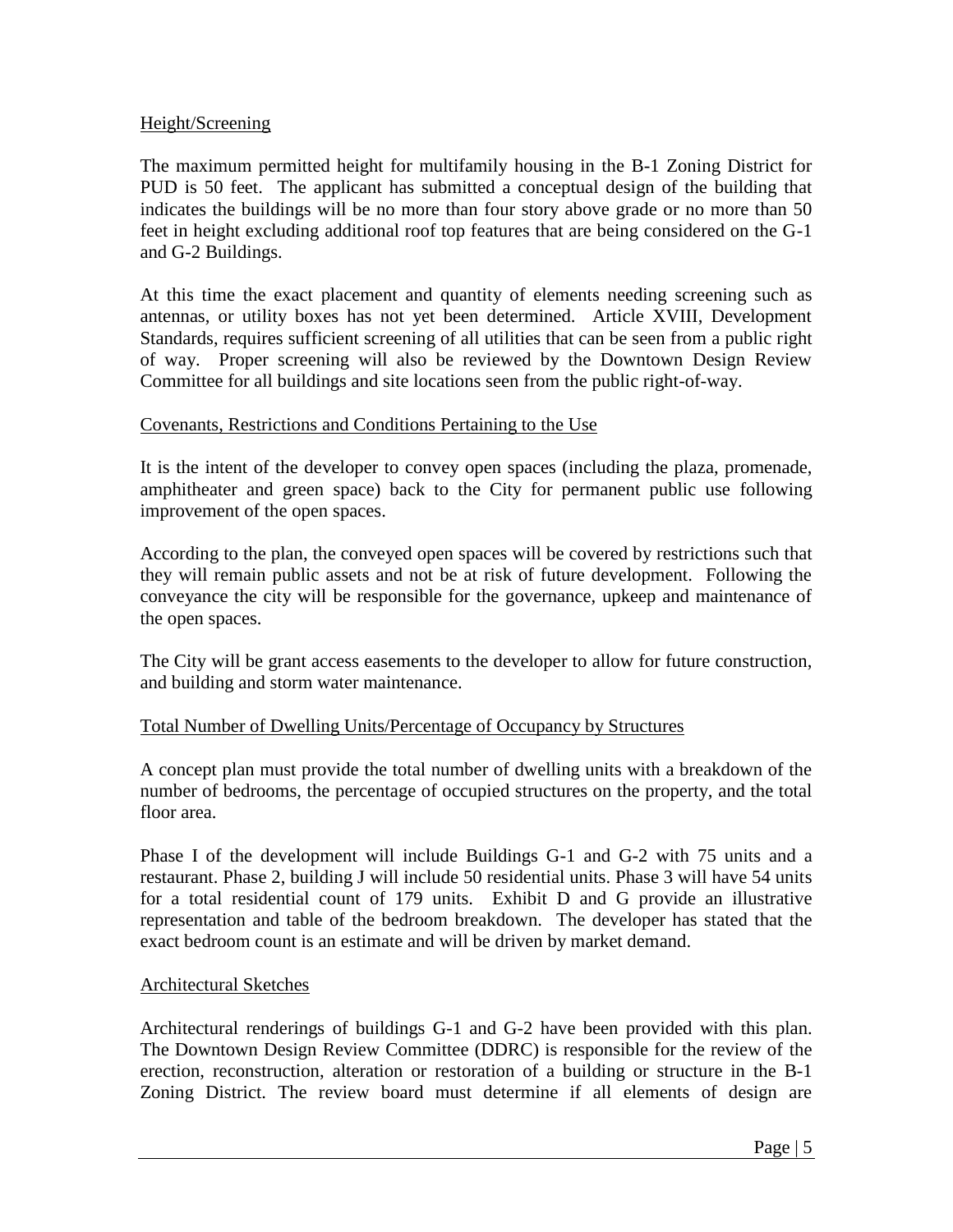compatible with surrounding buildings and the district overall. The Downtown Design Review Committee (DDRC) reviewed the renderings at their July 11, 2018 meeting. The committee approved the use of materials to include brick, light-colored stucco, metal–clad windows framing material, and black metal accents in the construction of Buildings G1 and G2. The committee also approved the height, and rhythm of buildings G1 and G2. They agreed with Staff's observation regarding the computability and differential of the buildings design and found it consistent with the goals of Priority Planning Area I from the 2028 Comprehensive Plan. Before the placement of any future buildings, and improvements such as the promenade, plaza, landscaping, signage, and screening of utilities, the developer most receive approval from the DDRC.

The DDRC utilizes the Zoning Ordinance and design guidelines from the the Hopewell Vision Plan, adopted 2003, to review proposed construction and changes to facades.

## Timing and Estimated Cost of Offsite Improvements (road, sewer, drainage facilities)

The developer does not anticipate that the development will require meaningful offsite improvements as it has been represented that existing utilities to the site will be sufficient to support the planned improvements. The developer will request that the existing utilities be brought to the property line by the City.

## Traffic Impact Analysis

A traffic impact analysis was not required by the Planning Commission.

Unlike, other business/commercial districts in the City, the B-1 district does not require off street parking for land uses. However, the developer in partnership with the City and the Hopewell Downtown Partnership has hired Desmond Design Management, a national specialist in the planning and design of parking and transportation improvements. The firm conducted a phased parking analysis.

The report from Phase I is provided with this report. Phase I is an analysis of the availability of parking for the Planned Unit Development using a shared parking methodology. Phase I does not include land uses or parking associated with the abutting and existing commercial and institutional properties. The impact of these buildings on the project will be evaluated in Phase II.

The Phase I study made the following assumptions:

- **Building E-** A 3,643 square foot structure proposed as a Visitor's Center or other place of assembly.
- **Building F** A 53,268 square foot residential building containing 54 rental residential units.
- **Building G1 and G-2** Two buildings totaling approximately 74,529 square feet and containing grade-level commercial space of 6,181 square feet and 75 rental residential units.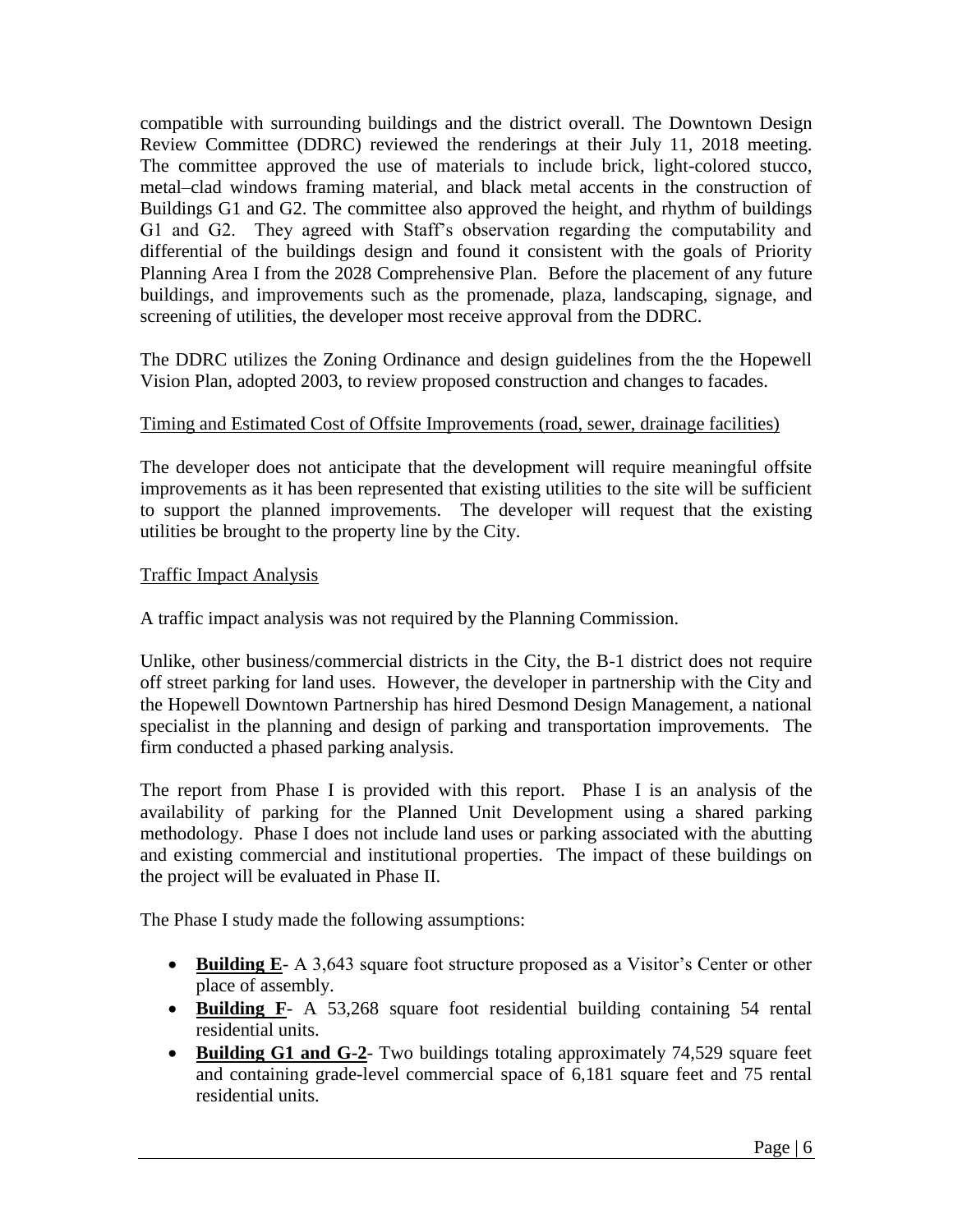- Building I- A 11,702 square foot commercial building.
- **Building J** A 54,496 square foot residential building containing 50 rental residential units.
- 138 parking spaces will be included within the Planned Unit Development across multiple surface lots.
- 33 Curbside spaces along Appomattox Street
- 100 spaces in the City owned lot on the corner of Appomattox Street and Hopewell Street.
- Total spaces  $= 271$

According to the study, a shared parking methodology is a statistical modeling approach that incorporates real-world data on how land uses actually behave and simulates how parking demand for each land use in a development waxes and wanes during the course of day and year. In theory. the result is a parking supply to support the project which is adequate to meet the project's needs without building excess parking spaces. Shared parking models are comprised of industry standards, base parking demand ratios, adjusted to reflect for variations in demand specific to each project's composition and locality, as well fluctuations in demand according to a time of day and year.

If the development was required to provide off street parking, the methodology used to calculate required spaces is based on the use type and/or square footage of the building(s). Article XVIII, Development Standards, Section E. Off-Street Parking and Loading, Sub-section 12, provides these requirements.

| Use Type                                   | Minimum<br>Required                                                                         | Maximum<br>Required                                                                       |
|--------------------------------------------|---------------------------------------------------------------------------------------------|-------------------------------------------------------------------------------------------|
| One bedroom unit<br>apartment              | 1 for each dwelling unit                                                                    | 2 for each dwelling<br>unit                                                               |
| Two bedroom<br>apartment                   | 1.5 for each dwelling unit, plus<br>$0.25$ for<br>each dwelling unit for visitor<br>parking |                                                                                           |
| Three or more<br>bedroom unit<br>apartment | 1.5 for each dwelling unit, plus<br>$0.25$ for<br>each dwelling unit for visitor<br>parking | 2.0 for each dwelling<br>unit, plus 0.25 for<br>each dwelling unit for<br>visitor parking |
| Retail Space                               | 1 for each 200 square feet of<br>gross floor area                                           |                                                                                           |
| Restaurant                                 | 1 per 75 square feet of gross floor<br>areas                                                | 1 per 50 square feet of<br>gross floor area                                               |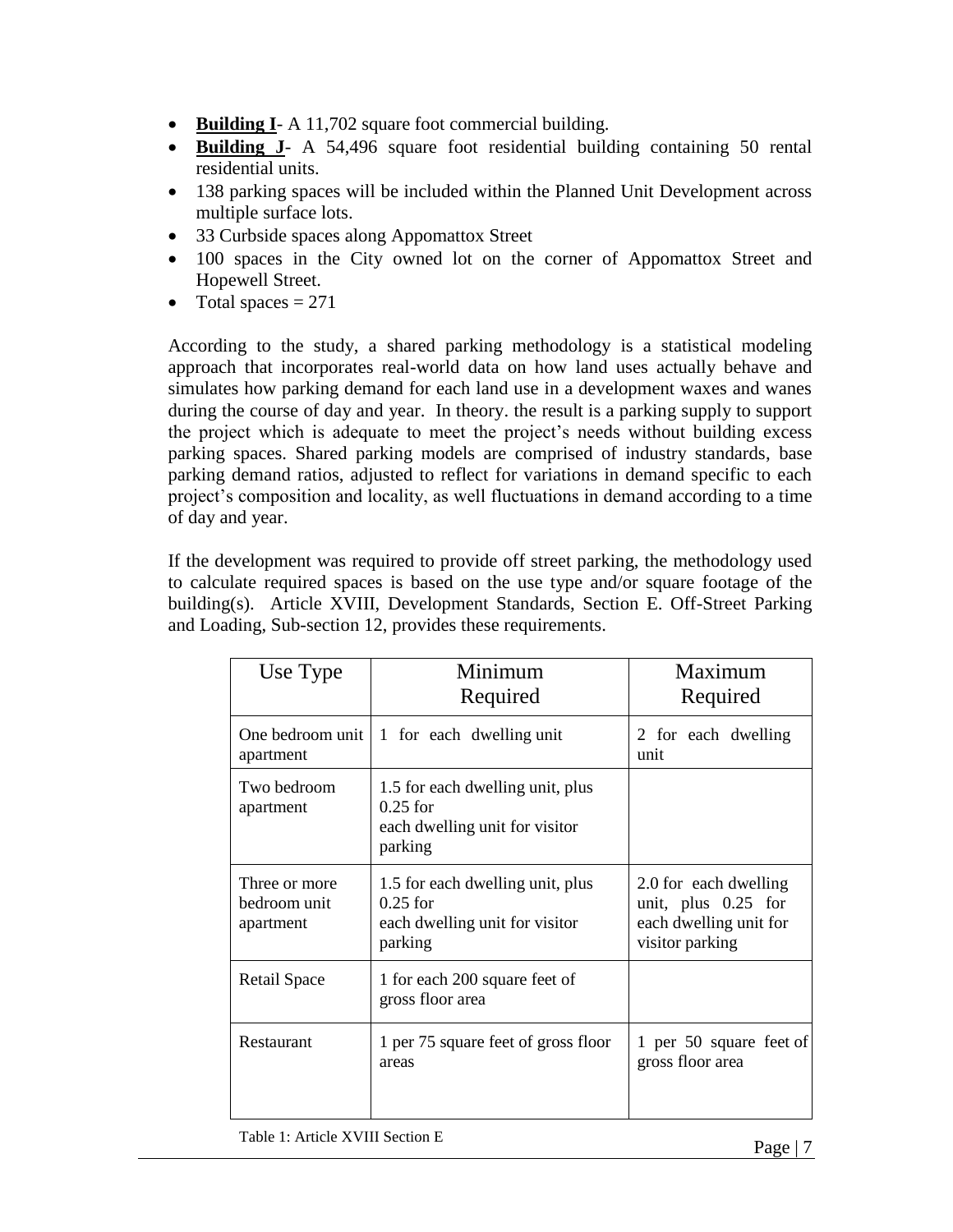The table below shows the analysis of required parking spaces per use type under the current Zoning Ordinance if off-street parking was required in the B-1 Zoning District. It is customary for Staff to allow the minimum requirements to reduce impervious cover associated with a development.

| <b>Use Type</b>                            | <b>Minimum Spaces</b><br><b>Required</b> |                           |
|--------------------------------------------|------------------------------------------|---------------------------|
| One bedroom<br>unit apartment              | 81                                       |                           |
| Two bedroom<br>apartment                   | 141                                      |                           |
| Three or more<br>bedroom unit<br>apartment | 31                                       |                           |
| Retail Space                               | 158                                      |                           |
| Restaurant                                 | 82                                       |                           |
| <b>Total Parking</b><br><b>Spaces</b>      | 493                                      | Table 2: O<br>current ord |

Table 2: Off Street Parking Standards under current ordinance

The use of a shared parking analysis methodology considers the behaviors of the user for an entire development during certain days and times based on industry standards. The traditional parking requirements found in most Euclid zoning ordinances considers parking for each use separately, with no consideration of the user's actual behavior. The parking lot therefore is built for peak usage.

The applicant has identified 271 parking spaces as the available count for this project. The parking analysis shows that adequate parking is provided until Building F is constructed, which is the last building proposed in the phasing. For this reason, the applicant provided a proffer condition that "prior to construction of Building F, additional parking will be addressed with the Planning Commission to its satisfaction." This could include adequately sized structured parking on the gravel lot, traffic calming to bring nearby surface parking across Route 10 in the equation, clearer definition of the true per unit parking demands, and other commercial efforts to secure nearby dedicated parking for the project.

## Chesapeake Bay Preservation Overlay

The subject property is not located within a Resource Protection Area. Lots 1 & 2 are adjacent to Lot 3 of the Copeland Subdivision that is within a RPA and a FEMA Flood Hazard area. Any impacts on environmental sensitive areas will be thoroughly analyzed and must comply with storm water, erosion and sediment control, and Chesapeake Bay Area Preservation standards. The site plan review process is an administrative process and administered by City Departments to include Development, Engineering, Storm Water Management, Fire, and Hopewell Water Renewal. External agencies such as Virginia American Water and Columbia Gas are also included in the review process.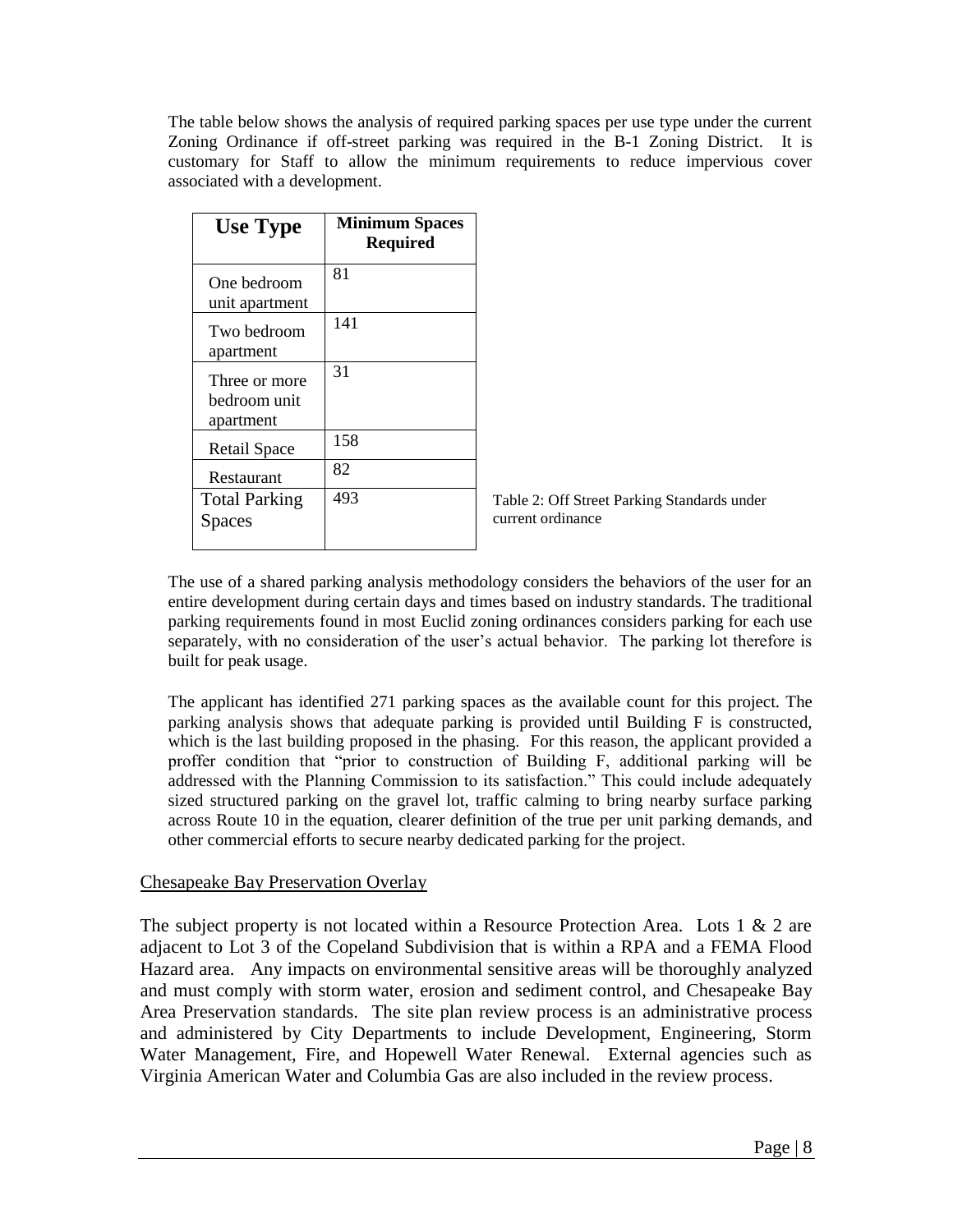## **VIII. COMMUNITY INPUT MEETING**

Two community input meetings were held on Monday, September 17, 2018. Approximately seventy (70) people were in attendance; 25 during session one and 45 in the second session.

The following questions were asked. *This list may not be exhaustive*. *Answers shown in red.*

- 1. How will storm water management be handled? During site plan review process.
- 2. Does the development consider the soils/sands that are present on the site? Yes, soils must be tested and approved by soils engineer.
- 3. The drainage basin is not shown on the engineering plan. Will review.
- 4. The items shown on the engineering plan is incorrect based on my knowledge of the property. Will review.
- 5. There were questions regarding the use of LED certification of the buildings. LEED certification is not required and will not be pursued for this project.
- 6. There were questions regarding the trains in the City.
- 7. Do we involve state agencies in review process? If permits are required, yes, if not, no.
- 8. Will you see an increase in traffic on Riverside Avenue? Possibly, but the project is designed to be pedestrian oriented. Riverside entrance for handicap, elderly.
- 9. Is there a separate LLC for this project? Yes
- 10. Do you have a site diagram for Phase I? No, not separate.
- 11. What would this look like if you did not do Building J?
- 12. How many units? 174- 179
- 13. Where is the location of the Amphitheatre and how does this fit in? Presenter showed participants using illustrations. Partnership with City to explore location of older amphitheater. If not found will discuss building anew.
- 14. Would the Amphitheatre be built if there were no development after G1 & G2? The amphitheater is the last construction in this project. It will not be built until the last building, Building F.
- 15. Patrick Copeland School in this area just added  $7<sup>th</sup>$  Kindergarten class. This should be considered.
- 16. Can we ask for photos of the Amphitheatre? yes
- 17. Can we name the Amphitheatre after Reuben Gilliam Sr. to honor him for his interest in Patrick Copeland School?
- 18. Will the residences be pet friendly? yes
- 19. Is the interior upscale to include granite countertops, stainless steel appliances? yes
- 20. What is included in the retail in Phase 1? Restaurant
- 21. Security is an important issue. Has it been considered? yes
- 22. Can you throw in another amenity like a pool? No What other amenities are being considered? None at this time